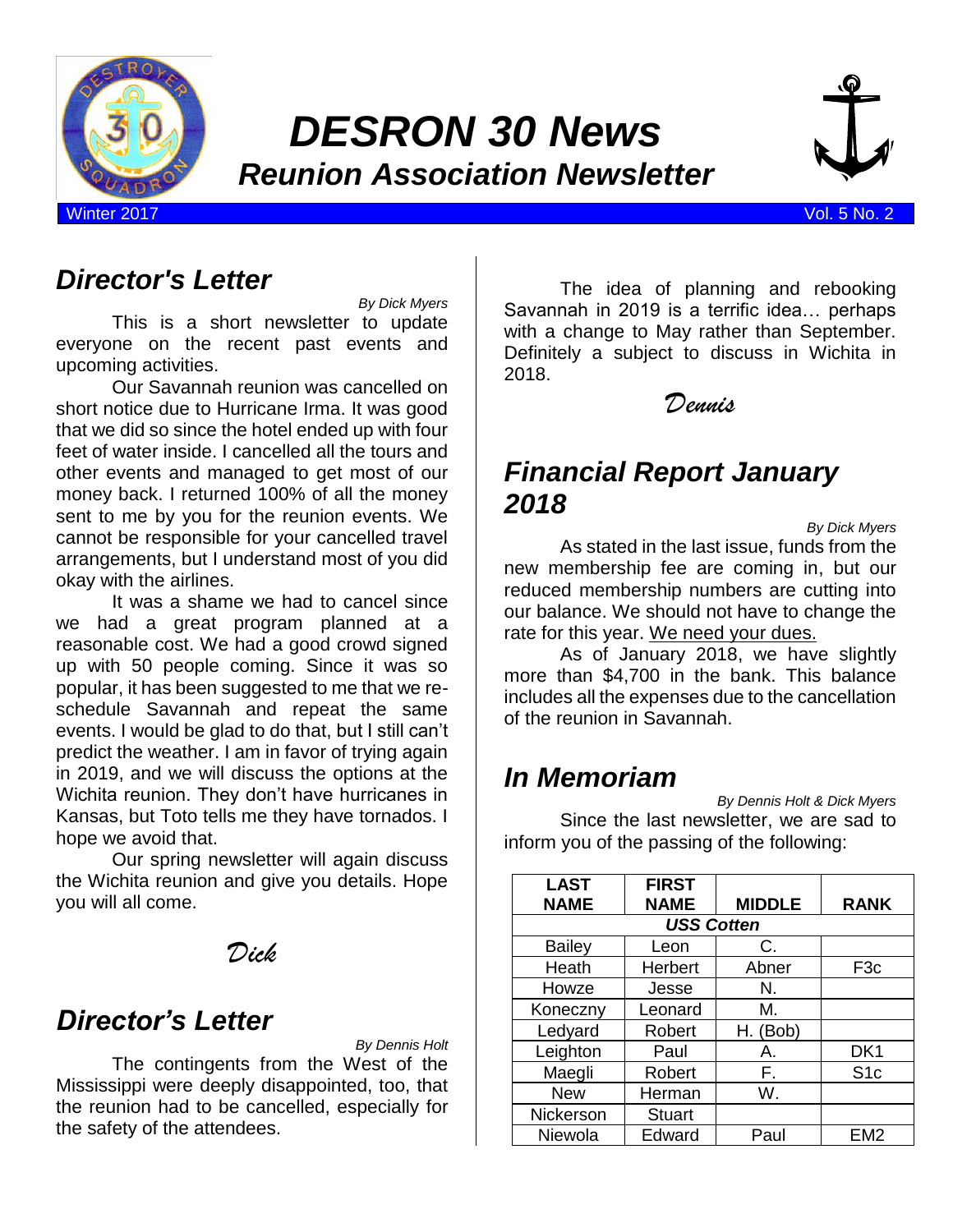| <b>LAST</b><br><b>NAME</b> | <b>FIRST</b><br><b>NAME</b> | <b>MIDDLE</b> | <b>RANK</b>     |
|----------------------------|-----------------------------|---------------|-----------------|
| Patterson                  | Edmund                      | F., Jr.       | SGM3            |
| Pearl                      | Vincent                     | J.            | GM <sub>1</sub> |
| <b>Rizzo</b>               | <b>Nick</b>                 |               |                 |
| Strong                     | Chester                     | Waymond       | S <sub>1c</sub> |
| Winter                     | John                        | Richard       | S <sub>2c</sub> |
|                            | <b>USS Gatling</b>          |               |                 |
| Hickman, Jr.               | -ee                         | M             | MM <sub>2</sub> |

Our sympathy goes out to the families of all deceased members of the DESRON30 Reunion Association.

#### *Mark Your Calendars*

*By Dick Myers* The 2018 DESRON 30 reunion will be held at Holiday Inn/Wichita East I-35, 549 S. Rock Road, Wichita, KS 67207 (phone: 316- 686-7131).

Reunion dates are Thursday, 9/13/18, through Saturday, 9/15/18, with a room rate of \$94.00 plus tax, and booking scheduled at the group rate for two days before and after the reunion.

Details on tours and other events will be published in the Spring newsletter, along with the banquet menu for the dinner to be held on Saturday, 9/15/18. Please plan to join us!

#### *Things to do in Wichita*

*By Nancy Bielot*

I don't know about you, but when I first heard the reunion was going to be in Wichita, my initial thought was, "Why? What's there to do?" Well, I did some research, and there are actually quite a few things to do in Wichita. Here is a partial listing, and more information will be published in our Spring newsletter.

The *[Sedgwick County Zoo](https://www.visitwichita.com/things-to-do/outdoors/wildlife-zoos/sedgwick-county-zoo/)* is the seventh largest zoo in the nation. They have a giraffe feeding station and a boat tour. Plan to spend 3- 4 hours, as the zoo has more than 3,000 animals! It's the #1 outdoor family attraction in Kansas. For more info:<https://www.scz.org/>

*[The Keeper of the Plains](https://www.visitwichita.com/things-to-do/attractions/keeper-of-the-plains/)* is a 44-foot tall steel sculpture that was created in 1974; it stands where the Big and Little Arkansas rivers join together. This sculpture of an Indian Chief was designed by Native American artist Blackbear Bosin (1921-1980) and constructed by Tom Washburn of Architectural Metal Products. To get to the statue you walk across a pedestrian suspension bridge from. If this sounds interesting to you, check out: <http://kansastravel.org/keeperoftheplains.htm>

Dating back to the late 1800s, the *[Old](https://www.visitwichita.com/listing/old-town-district/28039/)  [Town District](https://www.visitwichita.com/listing/old-town-district/28039/)* is composed of historic elements including the lampposts, brick streets, and warehouses. Visit one of the local businesses in the district ranging from shops to theaters to restaurants to museums. For more info: <http://oldtownwichita.com/>

Speaking of museums, did you that that Wichita has 33 museums? Various exhibits at the *Museum of World Treasures* include: Natural History, Military Exhibits, American History, and World Civilizations. Also, there is one of the most complete Tyrannosaurus rex in the country. Learn more about this museum at: <https://worldtreasures.org/>

How about visiting the *Wichita Toy Train Museum*? Organized in 1985, this museum celebrated its  $30<sup>th</sup>$  anniversary in 2016. This museum contains some extensive layouts of "Ogauge" and "S-gauge" trains. Interested? Then be sure to check out: [http://www.wichitatoytrainmuseum.org/home](http://www.wichitatoytrainmuseum.org/home-page.html)[page.html](http://www.wichitatoytrainmuseum.org/home-page.html)

If that doesn't appeal to you, try the *Kansas Aviation Museum.* After all, Wichita is the "air capital of the world!" See everything from a 1927 Swallow to a Learjet. For more info: <http://kansasaviationmuseum.org/>

Another choice would be the *Cowtown Museum.* Museum staff members dress in period costume (1865-1880) and demonstrate things like gardening, tending livestock, and cooking. This museum was established in 1952. Check out the *Cowtown Museum* at: <http://www.oldcowtown.org/Pages/default.aspx>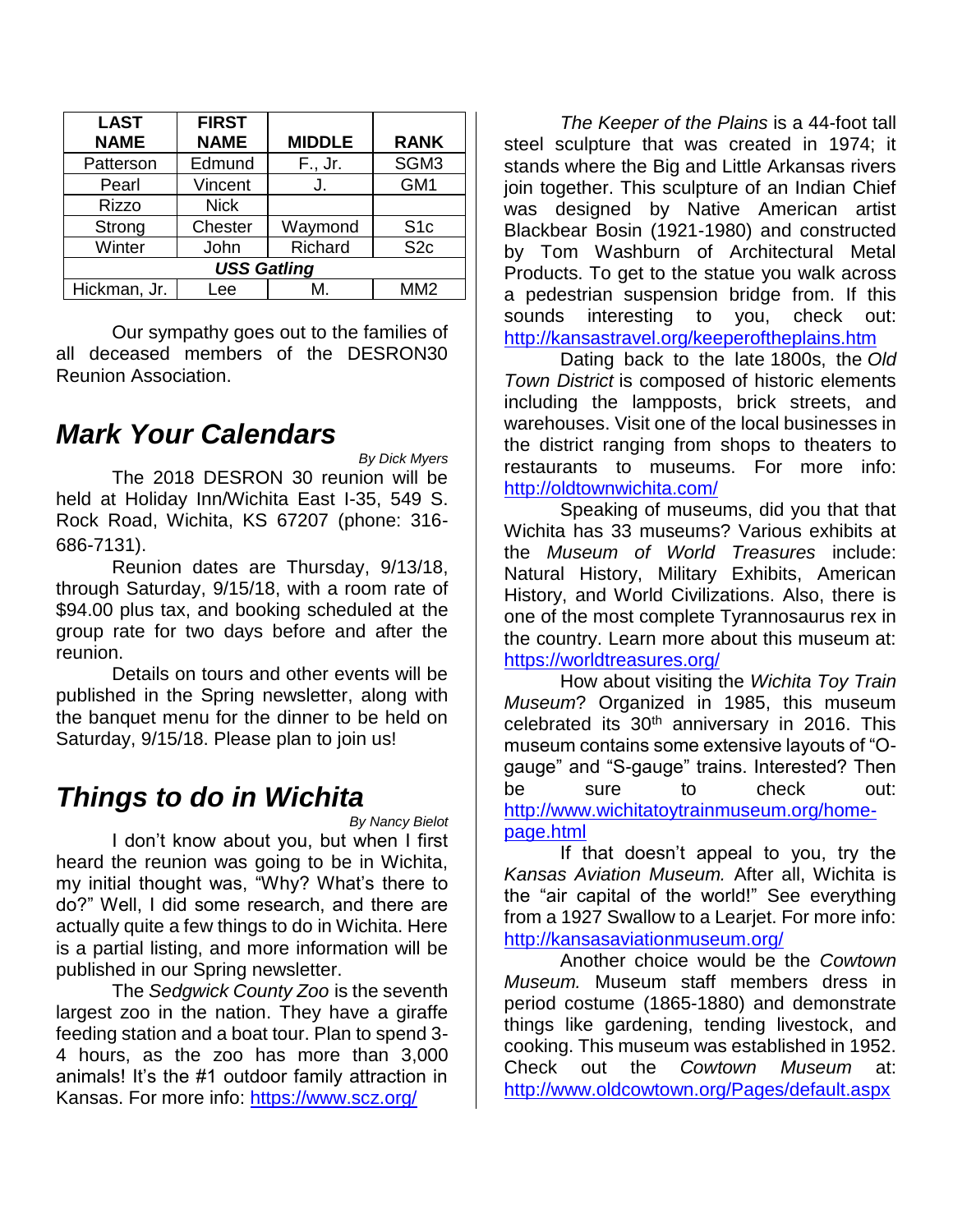Are you feeling lucky? Then you may want to visit the *Kansas Star Casino.* There are over 1,770 slot machines, over 50 table games, an 8-table poker room, and five great restaurants. For more info on the casino: <https://www.kansasstarcasino.com/explore>

This is just a small sampling of what is available in the Wichita area. Check it out… you'll be pleasantly surprised… and we'd love to have you join us at the reunion!